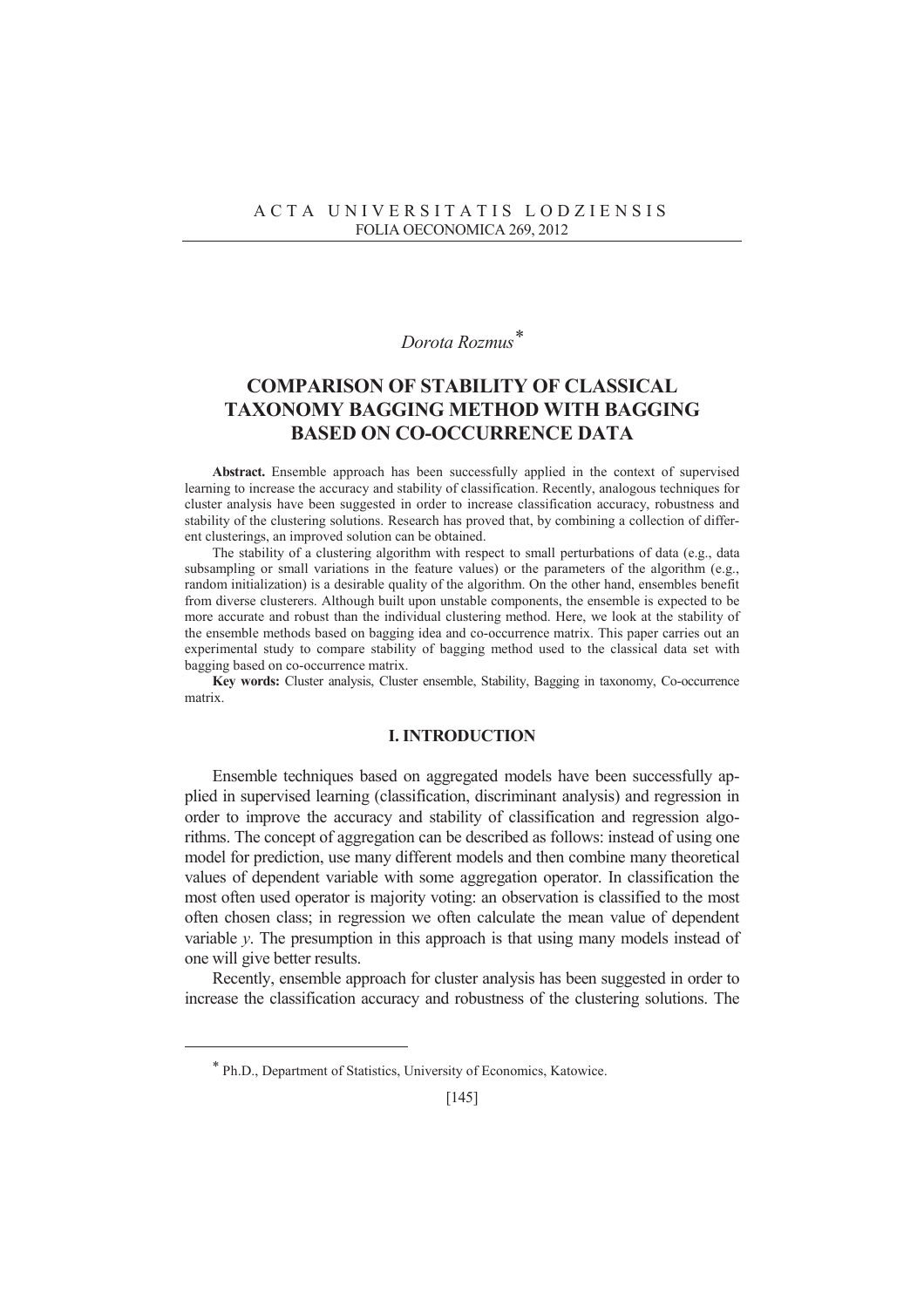146 Dorota Rozmus

main idea of aggregation is to combine outputs of several clusterings. The problem of clustering fusion can be defined generally as follows: given multiple partitions of the data set, find a combined clustering with a better quality. Recently several studies on clustering combination methods have established a new area in the conventional taxonomy (Fred 2002, Fred and Jain 2002, Strehl and Gosh 2002). There are several possible ways to use the idea of ensemble approach in the context of unsupervised learning: (1) combine results of different clustering algorithms; (2) produce different partitions by resampling the data, such as in bootstrapping techniques; (3) use different subsets of features; (4) run a given algorithm many times with different parameters or initializations.

### **II. STABILITY MEASURES AND CLUSTER ACCURACY**

The stability of a clustering algorithm with respect to small perturbations of data and also different initializations is a desirable quality of the algorithm. Cluster ensembles, on the other hand, enforce and exploit some instability so that the ensemble is comprised of diverse clusterers (Fern, Brodley 2003, Green *et al*. 2004). Although built upon unstable components, the ensemble is expected to be more accurate and robust than individual clustering methods.

In this research stability of a clustering algorithm will be considered. The main aim is to compare the stability of ensemble approach based on bagging method used to the classical data set and to the co-occurrence matrix.

In the research there will be used measures of stability and accuracy proposed by Kuncheva and Vetrov (2006). Both are based on adjusted Rand Index (*AR*).

1. Pairwise ensemble stability:

$$
S_{agr} = \frac{2}{K \cdot (K-1)} \sum_{\substack{1 \le k,l \le K \\ k < l}}^{K} AR(P_k^{agr}, P_l^{agr}), \tag{1}
$$

where:

*K* – number of ensembles,

*AR* – adjusted Rand Index,

 $P_k^{agr}$ ,  $P_l^{agr}$  – classification on the base of – correspondingly – *k*th and *l*th ensemble. 2. Average ensemble accuracy:

$$
A_{agr} = \frac{1}{K} \sum_{k=1}^{K} AR(P_k^{agr}, P^T), \qquad (2)
$$

where:  $P^T$  – true class labels.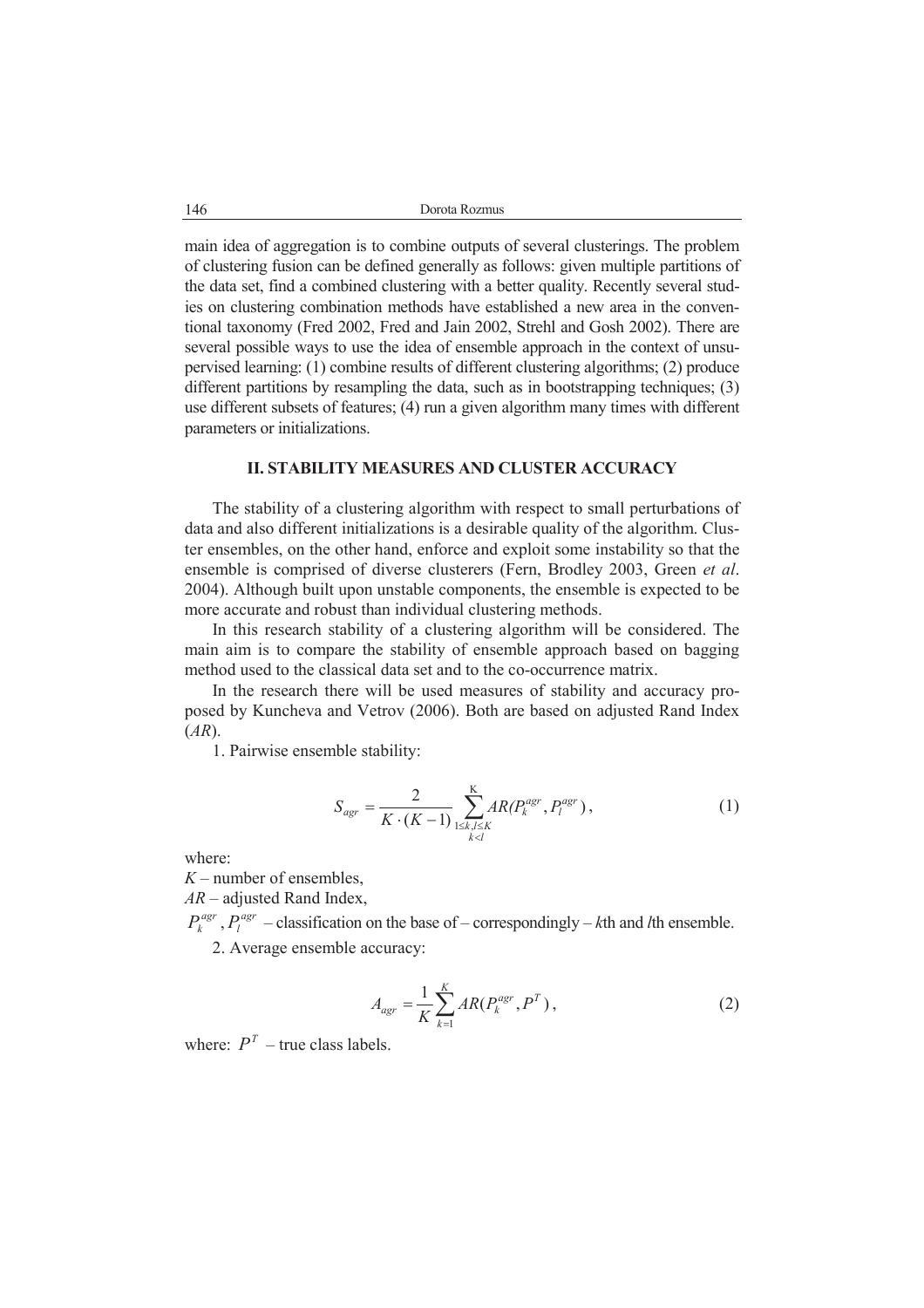### **III. BAGGING IN TAXONOMY AND THE CO-OCCURRENCE MATRIX**

In bagging method in taxonomy (Hornik 2006) the first step is construction of bootstrap samples and running a cluster algorithm on them in order to get single partitions that are members of the cluster ensemble. The final partition is obtained by the *optimization approach* which formalizes the natural idea of describing consensus clusterings as the ones which "optimally represent the ensemble" by providing a criterion to be optimized over a suitable set *C* of possible consensus clusterings. If *dist* is an Euclidean dissimilarity measure and  $(c_1, ..., c_B)$  are the elements of the ensemble, the problem is solved by means of *least squares* consensus clusterings (generalized means):

$$
\sum_{b=1}^{B} dist(c, c_b)^2 \Rightarrow \min_{c \in C} .
$$
 (33)

The idea of using co-occurrence matrix as a data set has the source in provided by Kuncheva, Hadjitodorov and Todorova (2006) research in taxonomy where they got very promising results with co-occurrence matrix treated as a data set. The concept of co-occurrence matrix was proposed by Fred and Jain (2002) as the idea of combination of clustering results performed by transforming data partitions into a co-occurrence matrix which shows coherent associations. This matrix is then used as a distance matrix to extract the final partitions. The particular steps of the cooccurrence matrix construction can be described as follows:

**First step - split**. For a fixed number of cluster ensemble members *P*, cluster the data using e.g. the *k*-means algorithm, with different clustering results obtained by random initializations of the algorithm.

**Second step - combine**. The underlying assumption is that patterns belonging to a "natural" cluster are very likely to be co-located in the same cluster among these *P* different clusterings. So taking the co-occurrences of pairs of patterns in the same cluster as votes for their association, the data partitions produced by *P* runs of *k*means are mapped into a  $n \times n$  co-occurrence matrix:

$$
co\_assoc(a,b) = votes_{ab}, \qquad (4)
$$

where *votes*<sub>ab</sub> is the number of times when the pair of patterns  $(a, b)$  is assigned to the same cluster among the *P* clusterings.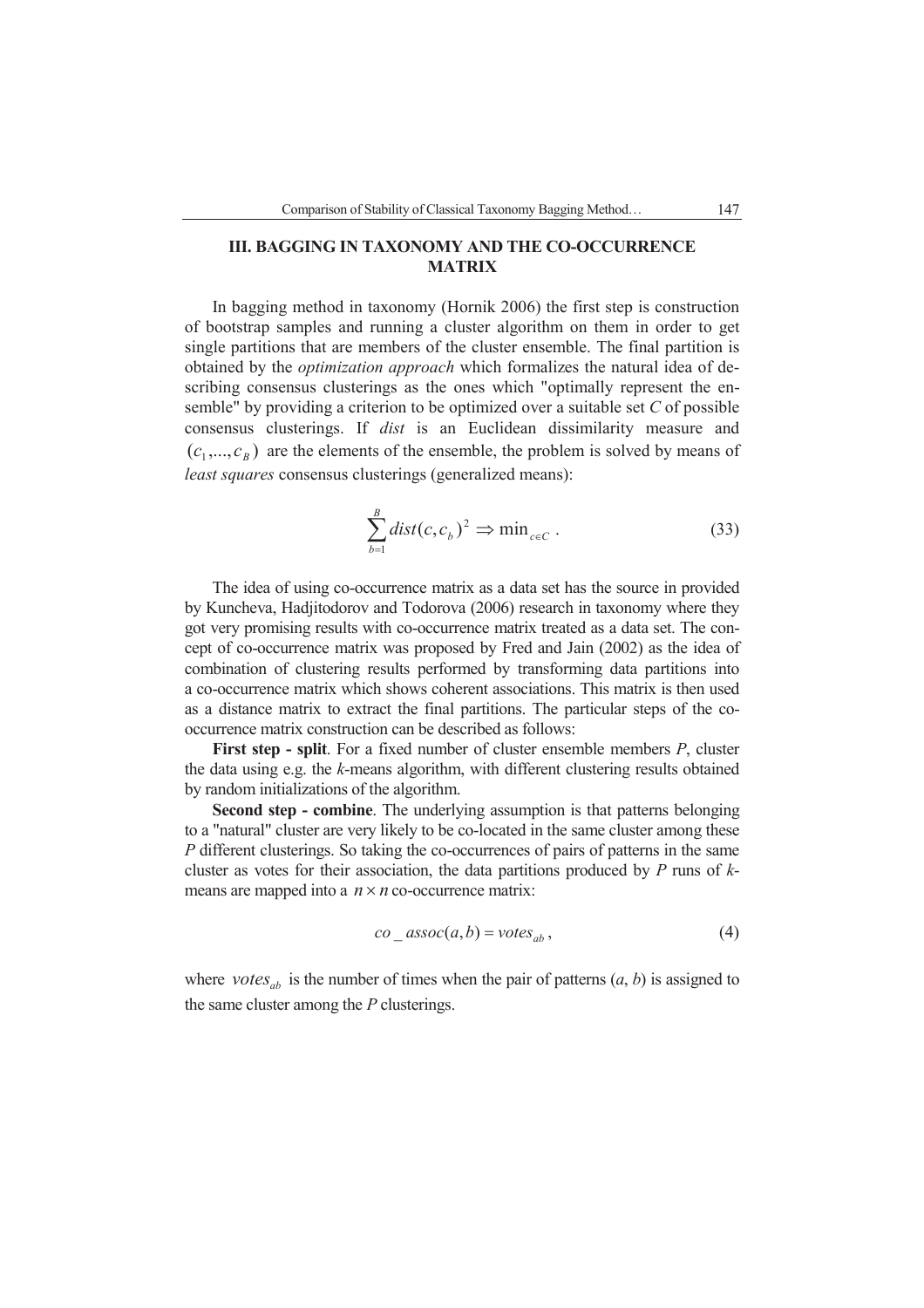**Third step - merge**. In order to recover final clusters, apply any taxonomic algorithm over this co-occurrence matrix treated as dissimilarity representation of the original data.

#### **IV. EMPIRICAL RESULTS**

The aim of empirical experiments is to compare stability of bagging method used to the classical data and to the co-occurrence matrix. All computations are made on artificial generated sets, usually used in comparative studies in taxonomy, taken from mlbench package in **R**.

In the classical bagging method, i.e. used to the classical data set, 50 ensembles were constructed, each of them based on 25 single members. In the first version of the experiment each single member was built on the bootstrap sample by means of *k*-means and in the second version- by *c*-means algorithm; with the *k* and *c* parameters equal to the true number of clusters.

In the experiments with bagging method used to the co-occurrence matrix, generally the matrix was based on 10 single partitions and bagging method was run 25 times on each of the final matrices. The number of ensembles was also equal 50. In one version of the experiments the co-occurrence matrix was built by means of *k-*means or *c*-means algorithms and the bagging method was run on bootstrap samples with *k*-means algorithm. In the second version – the co-occurrence matrix was built by means of the same algorithms (i.e. *k*-means or *c*-means) and bagging was run on them with *c*-means algorithm. All computations were repeated 20 times.

Looking at the results that refer to the stability (Fig. 1) it can be said that when for successive bootstrap samples *k*-means algorithm is used, then for *Threenorm, Ringnorm, 2dnormals* and *Shapes* data sets bagging method on co-occurrence matrix brings impairment of the results in comparison with bagging method used to the classical data sets. Especially it can be noticed for *Threenorm* data set for cooc\_k+bag\_k method1. Only two data sets, i.e. *Cassini* and *Smiley* give improvement of the stability by using co-occurrence matrix, especially those built by means of *c*-means algorithm. In the case when to the successive bootstrap samples *c*-means algorithm is used then, for most of the data sets, bagging on co-occurrence matrix gives very similar results with classical bagging method, i.e. used for classical data sets. Visible exceptions are only *Cassini* and *Ringnorm* data sets, where cooc\_k+bag\_c gives worse results in comparison with the classical bagging method (bag\_cmeans); whereas co-oc\_c+bag\_c gives improvement of the results. The second exception is *Smiley* data set where in both cases using co-occurrence matrix gives worse results.

 $\overline{a}$ 

 $<sup>1</sup>$  The first part of the name pertains to the way of the construction of the co-occurrence ma-</sup> trix (k refers to  $\vec{k}$ -means algorithm; c – to *c*-means); the second to the method used to the successive bootstrap samples (as above).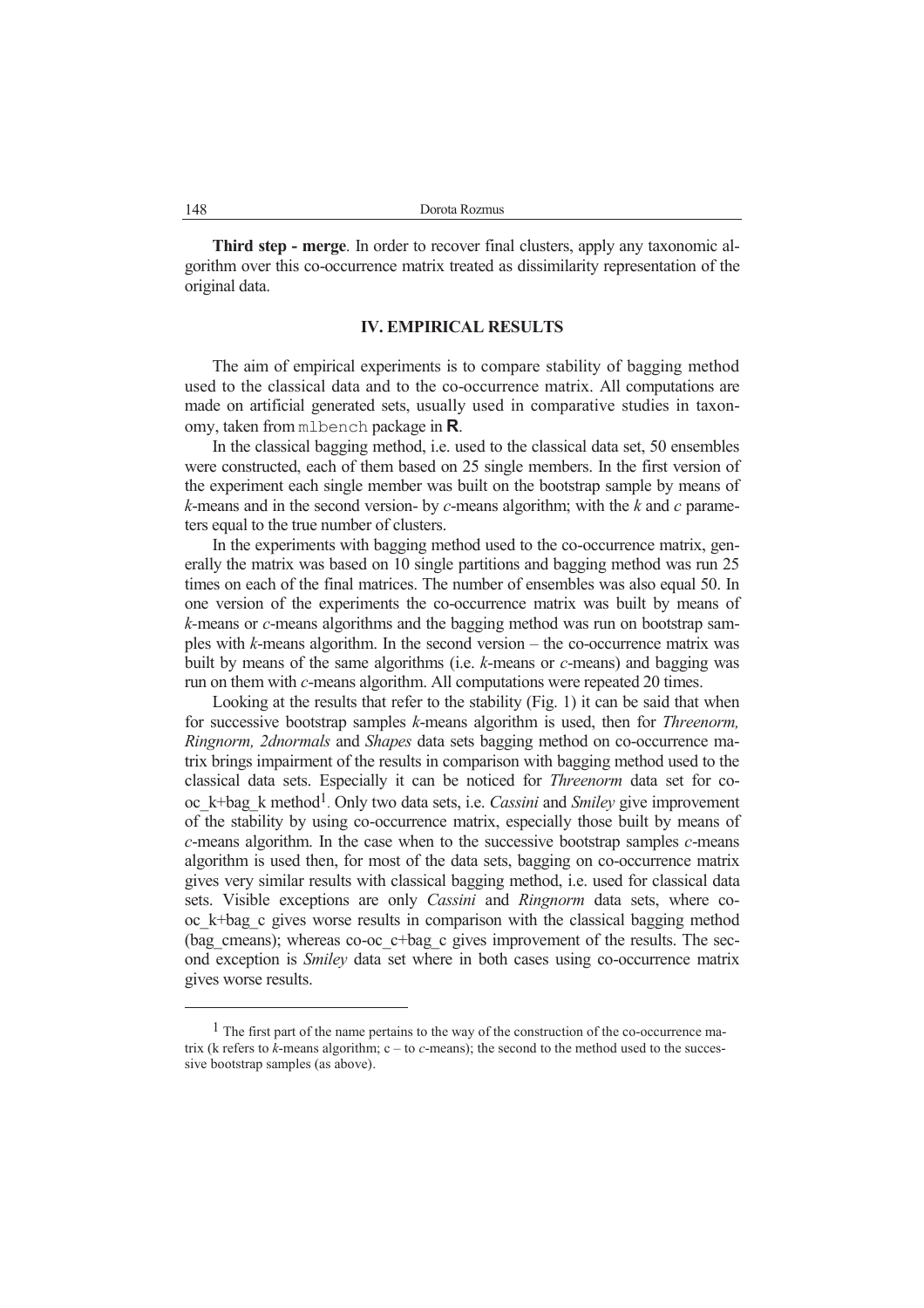

Fig. 1. Stability for different data sets

Source: own computations.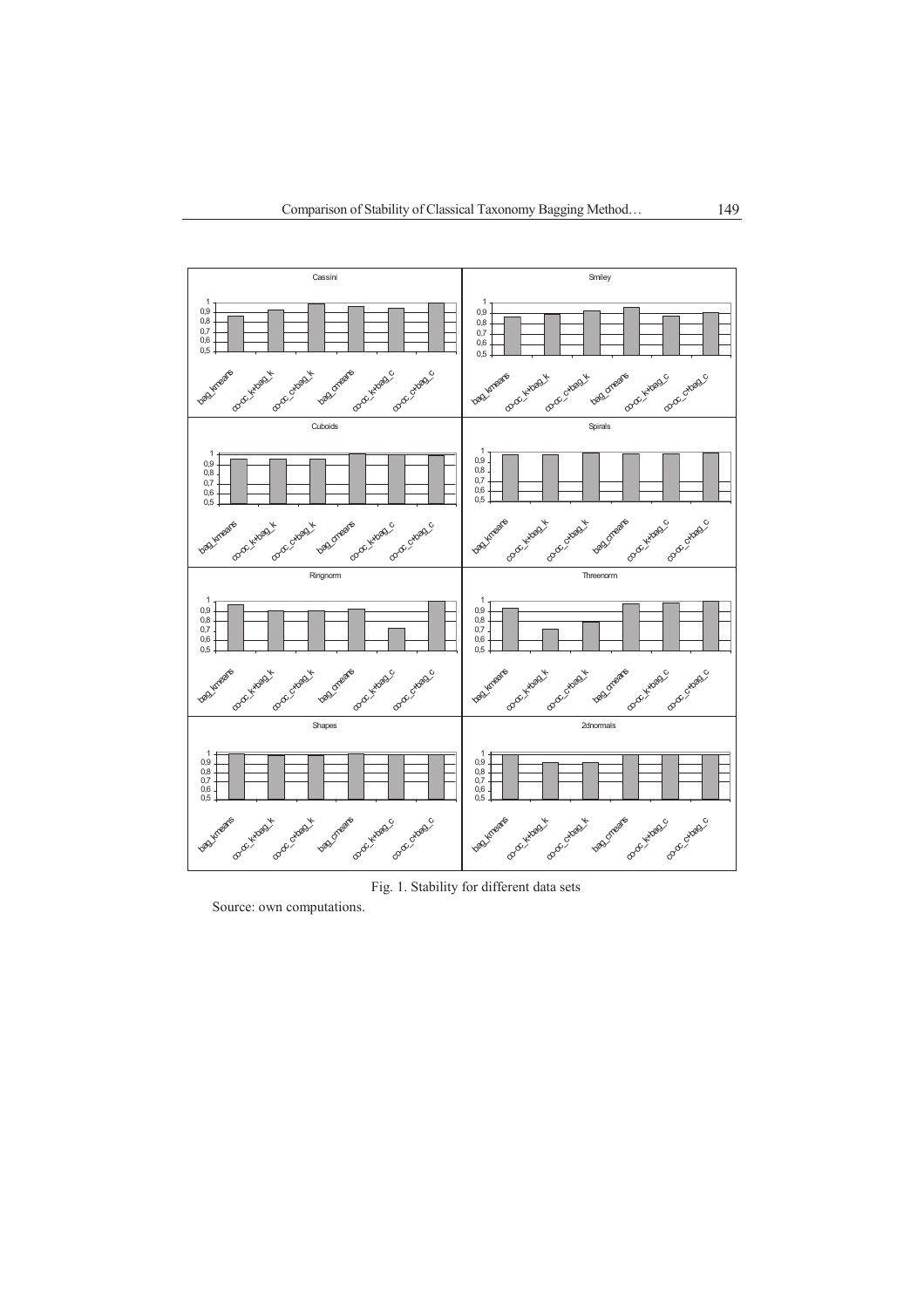

Fig. 2. Relationship between stability and accuracy for different data sets

Source: own computations.

Results that refer to the relationship between accuracy and stability (Fig. 2) show two general patterns. For *Cassini*, *Cuboids*, *Shapes*, *Smiley* and *2dnormals* data sets stability and accuracy measures reach almost the same level regardless of the bagging method was used to the classical or co-occurrence data sets. An insignificantly higher difference can be noticed only for *2dnormals* data set where for all the methods accuracy is always lower than stability measures.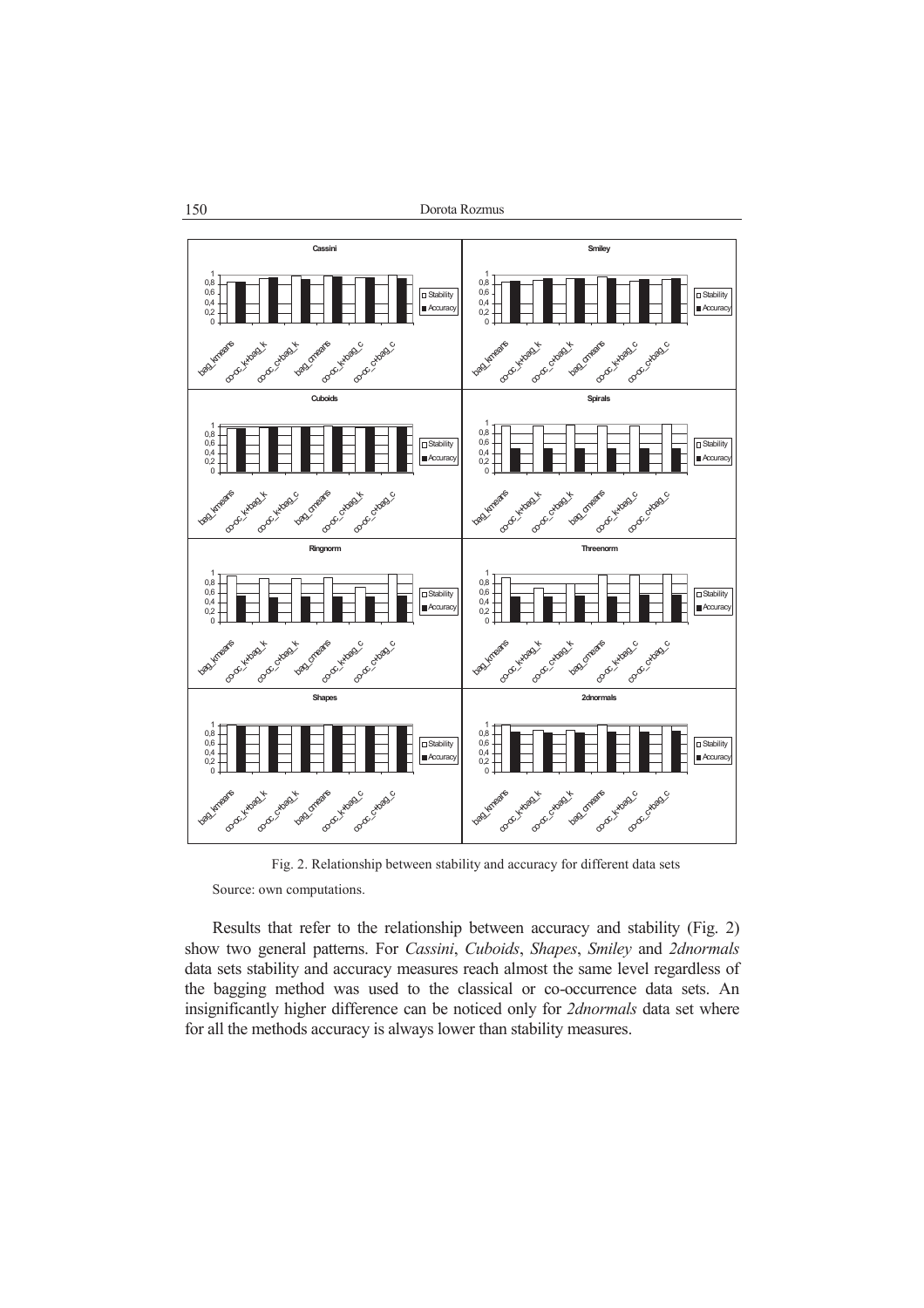In turn for *Ringnorm, Spirals* and *Threenorm* data sets accuracy is on almost the same level for all the methods but stability behaves very differently, i.e. it achieves almost the same level for *Spirals* data set regardless of the used method and different levels for *Ringnorm* and *Threenorm* data sets.

#### **IV. SUMMARY**

To sum up it is worth to notice that many clustering algorithms, also those based on ensemble approach rely on a random component. So the stability of a clustering algorithm with respect to small perturbations of the data, or the parameters of the algorithm is a desirable quality. On the other hand it is also known that diversity within an ensemble is of vital importance for its success. Although built upon unstable components, the ensemble is expected to be more accurate and robust than the individual clustering method. Here, we have look at the stability of the ensemble. The main aim of this research was to compare the stability of classical bagging method (i.e. used to the classical data set) in taxonomy with bagging used to the co-occurrence matrix. From the empirical results it appears that generally there is no clear pattern – for some data sets using bagging to the cooccurrence matrix gives better stability than running it on classical data sets; and for some – it give worse results. No clear pattern can be also noticed for the relationship between stability and accuracy for compared methods.

#### **REFERENCES**

- Fern X. Z., Brodley C. E. (2003), Random Projection for High Dimensional Data Clustering: A Cluster Ensemble Approach, *Proceedings of the 20th International Conference of Machine Learning*, pages: 186–193.
- Fred A. (2002), Finding Consistent Clusters in Data Partitions, in Roli F., Kittler J., editors, *Proceedings of the International Workshop on Multiple Classifier Systems*, pages: 309–318.
- Fred A., Jain A. K. (2002), Data Clustering Using Evidence Accumulation, *Proceedings of the 16th International Conference on Pattern Recognition*, pages: 276–280, ICPR, Canada.
- Greene D., Tsymbal A., Bolshakova N. and Cunningham P. (2004), Ensemble Clustering in Medical Diagnostics, *Technical Report TCD-CS-2004-12*, Trinity College, Dublin, Ireland.
- Hornik K. (2006), A CLUE for CLUster Ensembles*, Journal of Statistical Software*, 14:65–72.
- Kuncheva L. I., Hadjitodorov S. T., Todorova L. P. (2006), Experimental Comparison of Cluster Ensemble Methods, *19th International Conference on Information Fusion*, pages: 1 - 7, Florence.

Kuncheva L., Vetrov D. (2006), Evaluation of Stability of *k*-Means Cluster Ensembles with

- Respect to Random Initialization, *IEEE Transactions On Pattern Analysis And Machine Intelligence*, Vol. 28, No. 11, pages: 1798–1808.
- Strehl A., Ghosh J. (2002), Cluster Ensembles A Knowledge Reuse Framework for Combining Multiple Partitions, *Journal of Machine Learning Research*, 3: 583–618.